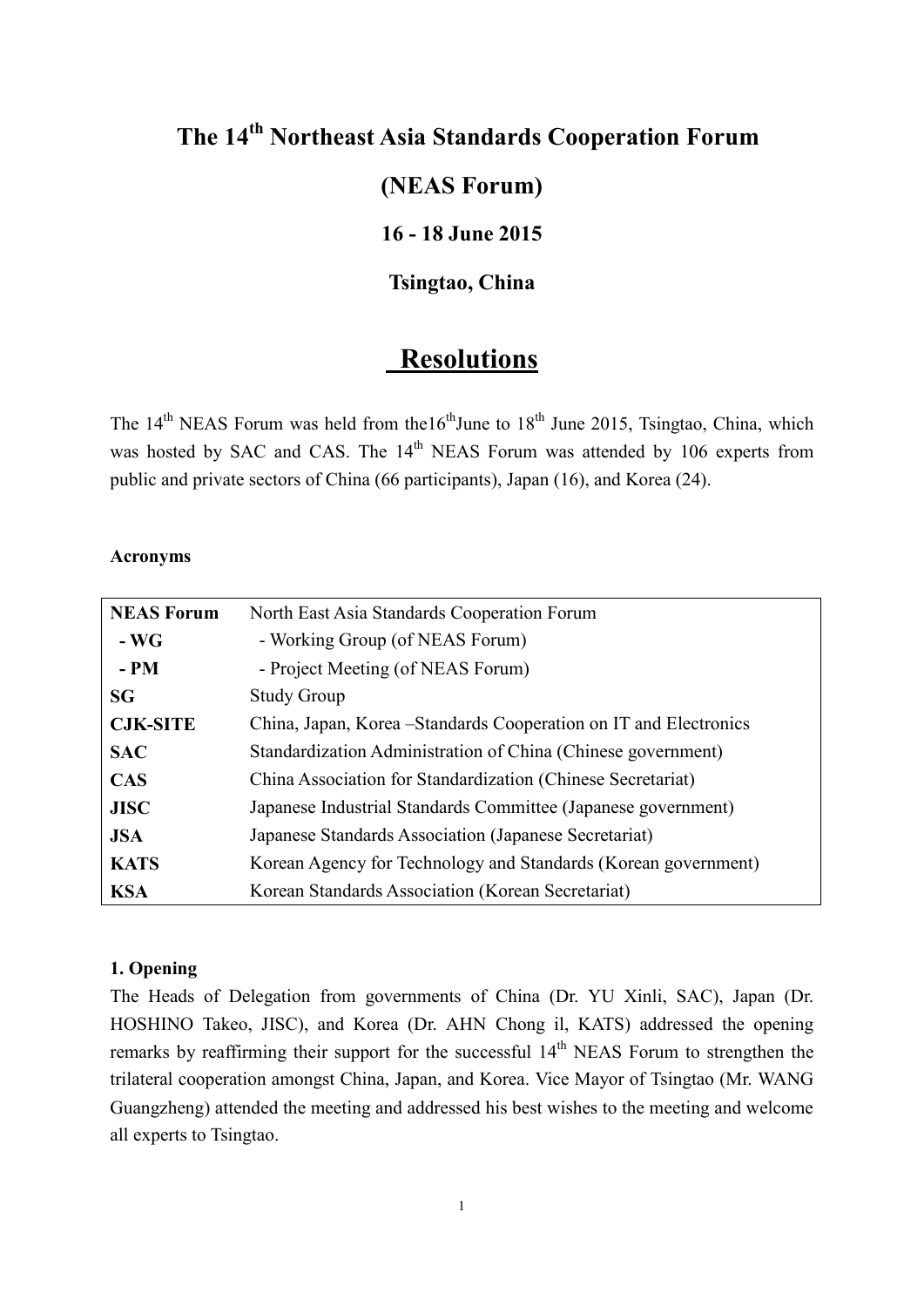#### **2. Country Updates**

SAC (Ms. FAN Chunmei), JISC (Mr. KONNO Takashi) and KATS (Mr. KIM Hongjun) gave their respective presentations to share information on their recent important standardization policies and activities.

#### **3. Ongoing Cooperative Items**

CAS (Mr. ZHANG Xiuchun), JSA (Mr. OKAMOTO Yutaka) and KSA (Ms. CHANG Kyoungjin), presented ongoing cooperative items led by each country to review the progress of cooperative items since the last meeting. After presentations and interactive discussion, the 14<sup>th</sup> NEAS Forum agreed to continue close cooperation on the following twenty-two items:

- 4.1. Studying Procedure for more efficient operation of the Forum (C-J-K)
- 4.2. Reinforcement of information exchanges, such as those on national mirror committee of ISO/IEC TC/SCs of each country (C-J-K)
- 4.3. Joint response to the new business of ISO and IEC (C-J-K)
- 4.4. Accessible Design (J)
- 4.5. Cooperation in ISO/TC 171 (Document management applications) of evaluation and preservation of 2-byte font design (J)
- 4.6. Test Method for Fibrous Activated Carbon (J)
- 4.7. Standardization of Thermal Conductivity of Thermal Spray Coating Layers in Ceramics (K)
- 4.8. Cooperation on the International Standardization of Products for Seniors (K)
- 4.9. Cooperation for Standardization of Eco-friendly Electroplating (K)
- 4.10. Cooperation on Smart Grid amongst three countries including new work item in IEC of common interest (C-J-K)
- 4.11. Freight container (C-K)
- 4.12. Information exchanges and cooperation on Graphical Symbols (K)
- 4.13. Standardization cooperation of Printed Circuit Board (C-J-K)
- 4.14. Information exchanges and cooperation on standardization Nuclear Energy and Instrumentation (K)
- 4.15. Determination of thermal conductivity for thermal barrier coatings (J)
- 4.16. Measurement of Young's modulus of thermal barrier coating (J)
- 4.17. Common Standardization on Test Method of Photo catalysis (K)
- 4.18. Improving global supply chain efficiency by RTI (Returnable Transport Items) standards and guidelines (K)
- 4.19. Design, fabrication, characterization and standardization of 3D digital function al reference nano-structure (C)
- 4.20. Test Methods for Thermal Conductivity of Electronic Circuit Board for High-Brightness LEDs Guidelines(J)
- 4.21. Electrical Scanning Probe Microscopy(K)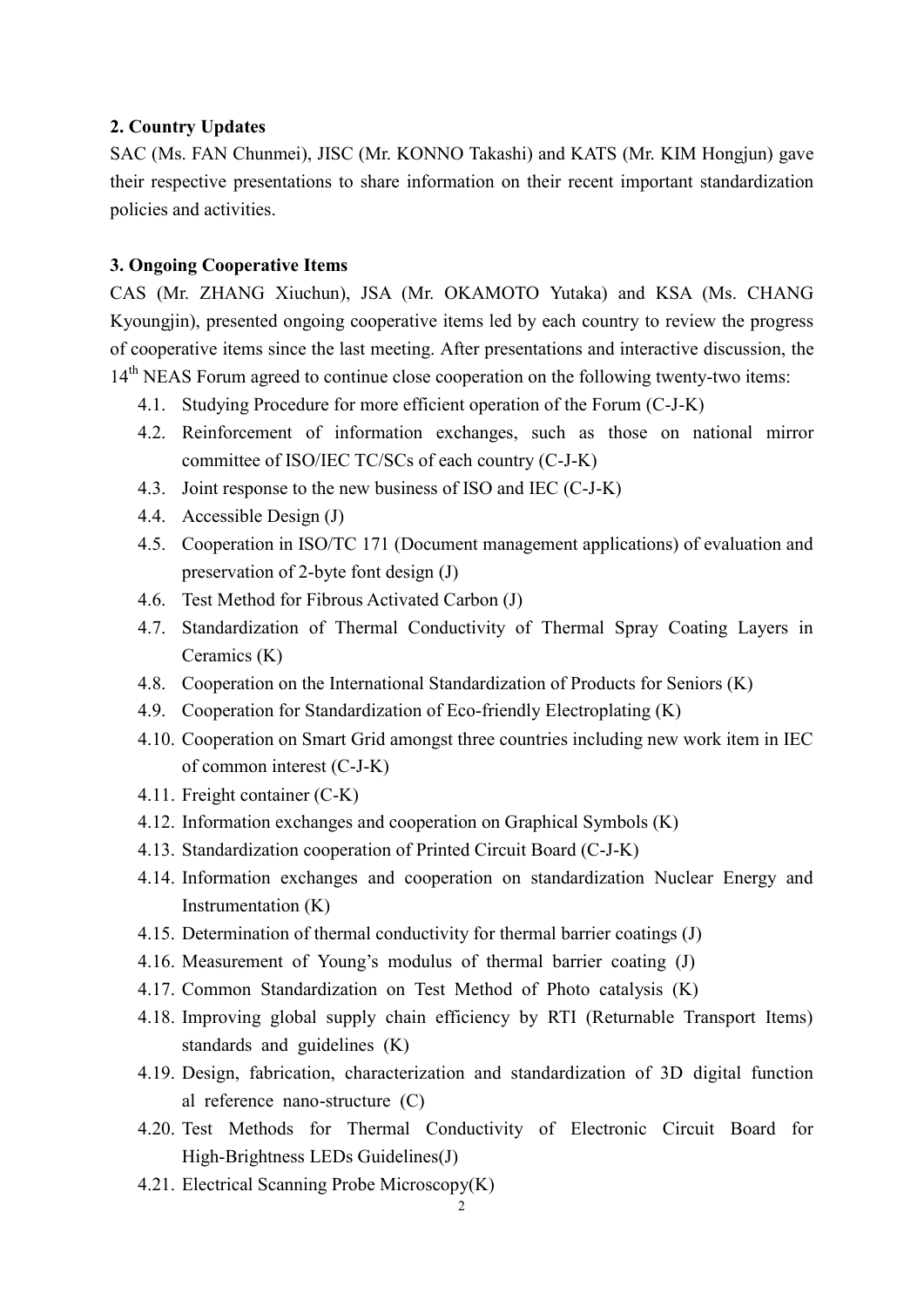4.22. Testing Procedure for Deck Equipment of Vessel Intended for Cold Climate Region(K)

The 14<sup>th</sup> NEAS Forum agreed to disband the cooperation on the following item successfully:

 Information exchanges and cooperation on standardization on Sewer System Maintenance (J)

The secretariats of the three countries shall identify, if not confirmed yet, and update contact information for the ongoing cooperative items. The country indicated in the parenthesis is the proposing or responsible country, and the country shall present a status report on each item in the plenary meeting of the  $15<sup>th</sup> NEAS$  Forum in 2016.

## **4. Report from the CJK-SITE**

The Chinese Head of Delegation of the CJK-SITE, Mr. HE Hongliang, summarized recent activities of the CJK-SITE.

The Forum noted that CJK-SITE Plenary meeting was held in parallel with the NEAS Forum.

## **5. New Cooperative Item Proposals**

Ten new cooperative item proposals were considered, and the NEAS Forum will adopt the cooperative items on the voting forms by the end of July of 2015:

- 5.1 Non-destructive testing(C)
- 5.2 Smart Community Infrastructures(C)
- 5.3 CISPR(C)
- 5.4 Pension Service and Experimental Units(C)
- 5.5 Unity of Textile mixture rate and main facts of test method(K)
- 5.6 Photovoltaic modules for building curtain wall applications(K)
- 5.7 Glazing safety of glass curtain wall (K)
- 5.8 Cold Chain Standardization (K)
- 5.9 Establishment of the international antibacterial organization (J)
- 5.10 Test Method for Fibrous Activated Carbon (FAST TRACK) (J)

The three Secretariats shall provide results as well as the detailed contact information to the proposers of new items by the end of July 2015.

For 5.10 Test Method for Fibrous Activated Carbon (FAST TRACK), if the 14<sup>th</sup> NEAS Forum agree to adopt it, it will replace the ongoing cooperative item 4.6 Test Method for Fibrous Activated Carbon.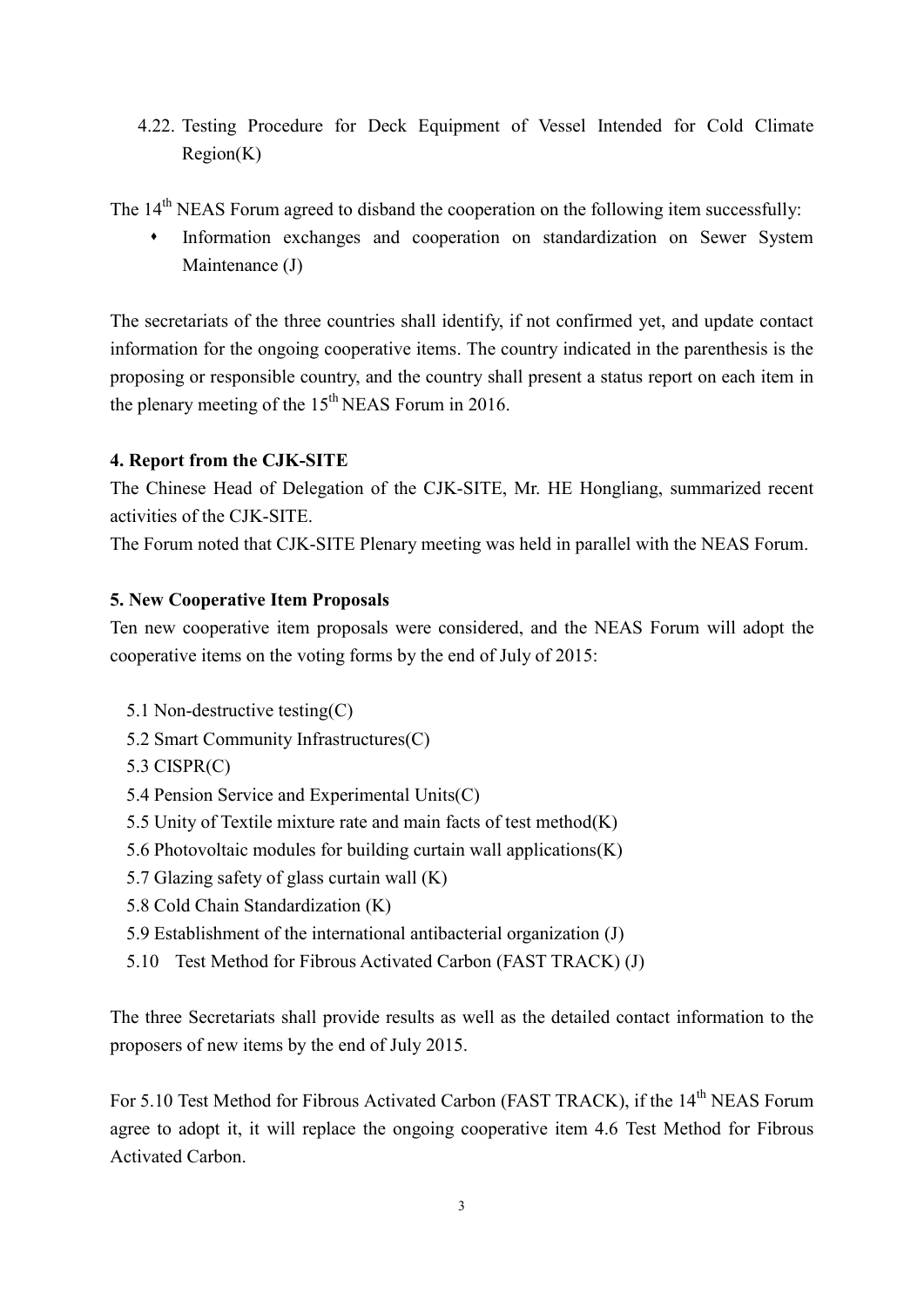#### **6. Study Group meeting**

In order to make our mechanism more innovative, CJK-SG meeting discussed the mutual recognition of standard between/among CJK, proposed by China. Further discussion was also held during Standing Committee meeting to strengthen the deeper understanding. Three parties expressed the interests on this topic and agreed to provide feedback by the end of July of 2015.

SG meeting also discussed how to make the Forum more active and efficient, proposed by Japan. And three parties agreed to take measures to improve the procedure of new items. SG meeting will continue to discuss in detail by the end of July of 2015.

#### **7. WG Reports**

Five WG meetings and one new PM were held as a part of the 14<sup>th</sup> NEAS Forum as follows:

7.1 WG 7 Report- Standardization cooperation of Printed Circuit Board Mr. Takahara Kunio, on behalf of the WG 7, reported the activities of WG 7. They discussed 3 technical items and others.

7.2Report from WG 9- Common Standardization on Test Method of Photocatalysis WG 9 held the meeting and detailed report will be sent to Chinese Secretariat by the end of June of 2015.

#### 7.4 WG10 Report- RTI

Dr. KIM Jongkyoung, on behalf of the WG 10, reported the activities of WG 10. They discussed 5 technical items, 1 new work item and others.

7.4 WG11 Report- 3D digital Prof. HUANG Wenhao, on behalf of the WG 11, reported the activities of WG 11. They discussed 3 technical items and others.

#### 7.5 WG13 Report- ESPM

WG 13 held the meeting and detailed report will be sent to Chinese Secretariat by the end of June of 2015.

7.6 New PM report- Cold Chain Standardization

Dr. KIM Jongkyoung, on behalf of the PM for cold chain standardization, which was attended by the experts from Korea and China, reported the activities of PM. They discussed future working items in cooperative manner.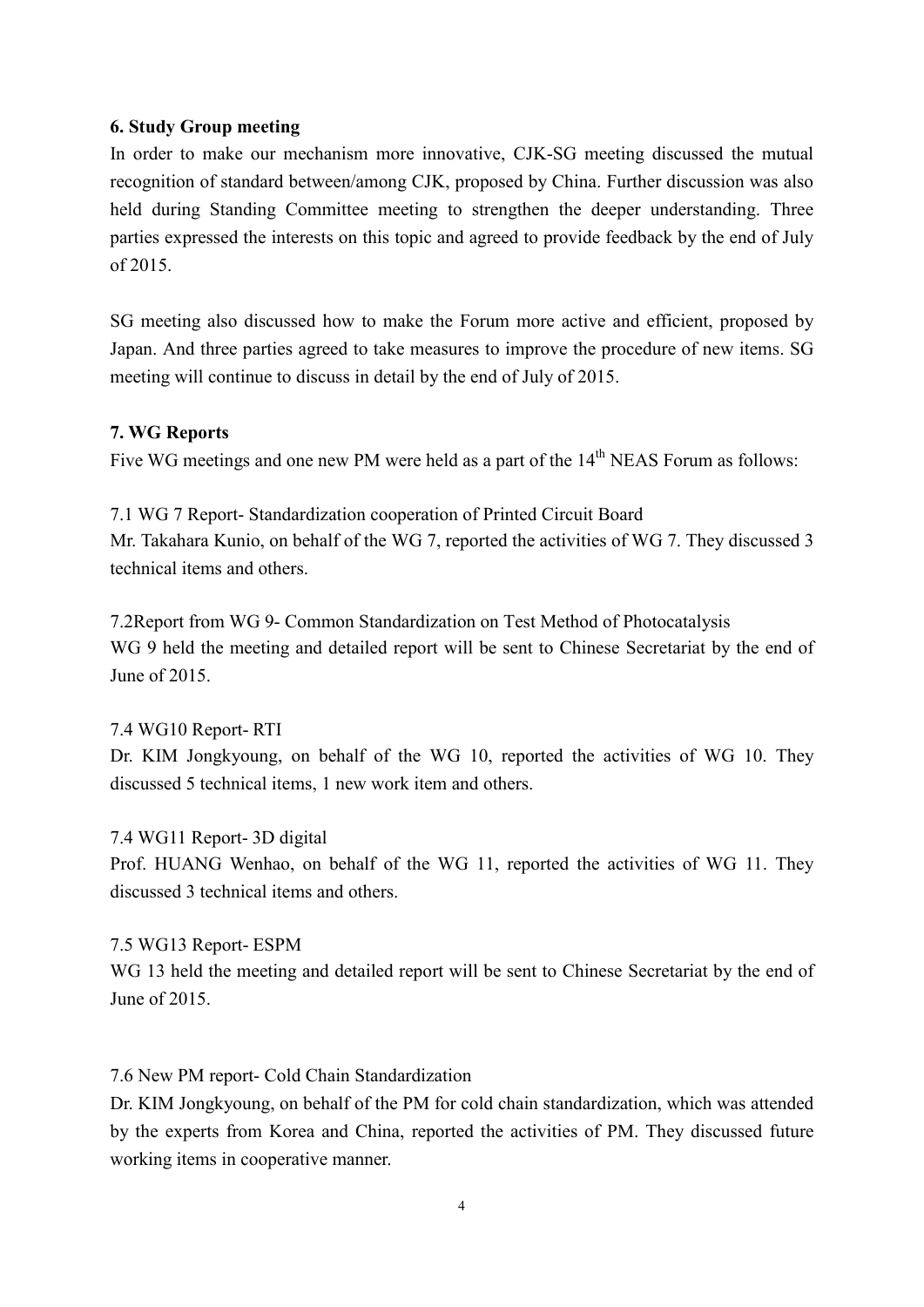### 7.7 Approval of reports

The  $14<sup>th</sup> NEAS$  Forum noted and adopted the five WG reports and one PM report. The  $14<sup>th</sup>$ NEAS Forum expressed its deepest appreciations to WG 7, WG 9, WG 10, WG 11, WG 13 and the new PM for their excellent activities.

## **8. Next Meeting**

Japan made a proposal to host the  $15<sup>th</sup> NEAS$  Forum in July of 2016 in Japan. Detailed schedule and venue will be announced later.

### **9. Adjournment**

The NEAS Forum expressed its appreciations to SAC and CAS for their hospitality and outstanding management of the Forum.

17 June, 2015